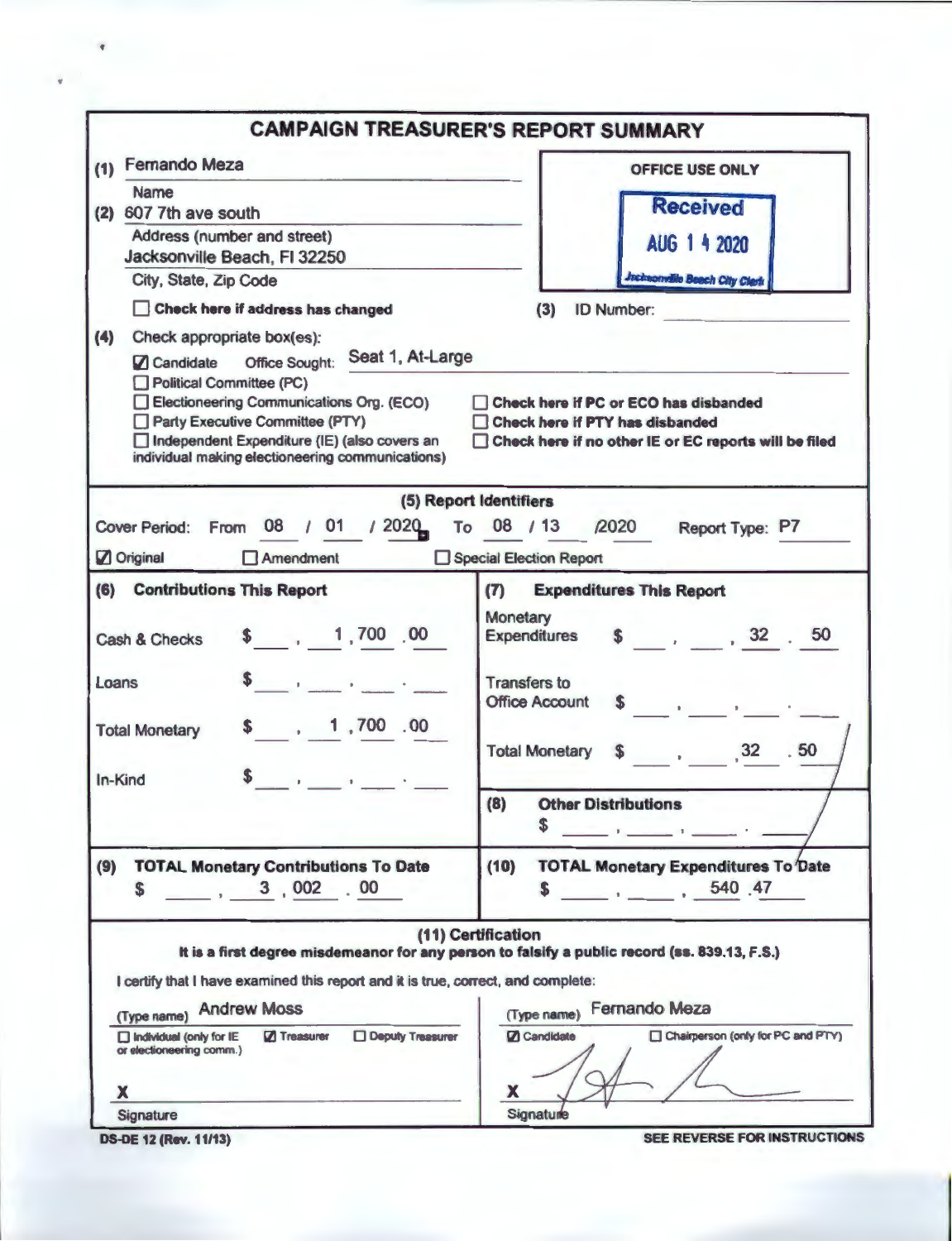## **CAMPAIGN TREASURER'S REPORT - ITEMIZED CONTRIBUTIONS**

| $(1)$ Name                                      |                                                                                                                                     |              | (2) I.D. Number<br>All products and |                                   |                                |                   |                                  |  |
|-------------------------------------------------|-------------------------------------------------------------------------------------------------------------------------------------|--------------|-------------------------------------|-----------------------------------|--------------------------------|-------------------|----------------------------------|--|
|                                                 | (3) Cover Period $0^8$ $1^0$ $1^2$ $1^{2020}$                                                                                       |              |                                     | through $^{08}$ $^{13}$ $^{2020}$ | $(4)$ Page $1$                 |                   | $\overline{a}$ of $\overline{a}$ |  |
| (5)<br>Date<br>(6)<br>Sequence<br><b>Number</b> | (7)<br><b>Full Name</b><br>(Last, Suffix, First, Middle)<br><b>Street Address &amp;</b><br>City, State, Zip Code                    | <b>Type</b>  | (8)<br>Contributor<br>Occupation    | (9)<br>Contribution<br>Type       | (10)<br>In-kind<br>Description | (11)<br>Amendment | (12)<br>Amount                   |  |
| 08<br>08<br>$\prime$                            | Kathleen S. Cole<br>30 Hopson Road<br>Jacksonville Beach,<br>Florida 32250                                                          | $\mathbf{I}$ |                                     | <b>CHE</b>                        |                                |                   | \$100.00                         |  |
| 08<br>08<br>$\overline{a}$                      | Seahorse Oceanfront<br>Inn<br>120 Atlantic Blvd<br>Neptune Beach, Florida<br>32256                                                  | B            |                                     | <b>CHE</b>                        |                                |                   | \$100.00                         |  |
| 08<br>$\prime$                                  | William Cole<br>08 1500 Penman Road<br>Neptune Beach, Florida<br>32256                                                              | $\mathbf{I}$ |                                     | <b>CHE</b>                        |                                |                   | \$100.00                         |  |
| 09<br>08<br>4                                   | Seahorse Oceanfront Inn<br>Inc D/B/A Lemon Bar<br>120 Atlantic Blvd<br>Neptune Beach, Florida<br>32266                              | B            |                                     | <b>CHE</b>                        |                                |                   | \$100.00                         |  |
| 08<br><b>EST</b>                                | <b>First Coast Beverages</b><br>09 Inc D/B/A The Ritz<br>Lounge & Package<br>P.O. Box 51247<br>Jacksonville Beach,<br>Florida 32250 | B            |                                     | <b>CHE</b>                        |                                |                   | \$100.00                         |  |
| 08<br>09<br>6                                   | <b>Brix Taphouse and Bar</b><br>P.O. Box 51247<br>Jacksonville Beach,<br>Florida 32250                                              | в            |                                     | <b>CHE</b>                        |                                |                   | \$100.00                         |  |
| 08<br>$\overline{ }$                            | <b>Brent Latour</b><br>12 7257 San Pedro Road<br>Jacksonville, Florida<br>32217                                                     | $\mathbf{I}$ |                                     | <b>CHE</b>                        |                                |                   | \$100.00                         |  |

 $\overline{\mathbf{q}}$ 

**OS-DE 13 (Rev. 11/13)** SEE REVERSE FOR INSTRUCTIONS AND CODE VALUES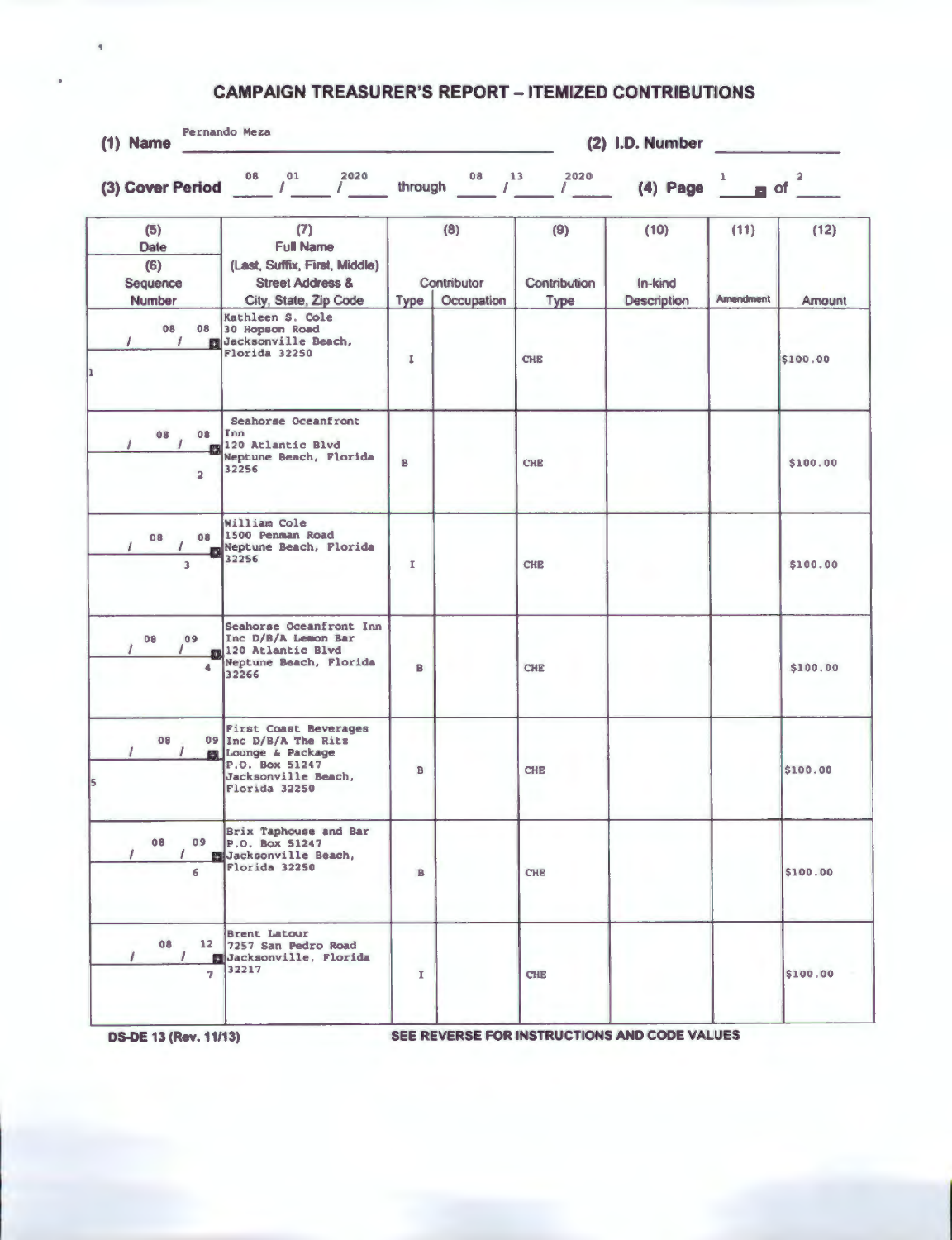## **CAMPAIGN TREASURER'S REPORT - ITEMIZED CONTRIBUTIONS**

| 2020<br>(3) Cover Period $08 / 01$<br>$\sqrt{2}$<br>(7)<br><b>Full Name</b><br>(Last, Suffix, First, Middle)<br><b>Street Address &amp;</b> |             | through $\frac{08}{\sqrt{13}}$ / $\frac{13}{\sqrt{13}}$<br>(8) | $1^{2020}$                  | $(4)$ Page                     | $\frac{2}{10}$ of | $\overline{\mathbf{c}}$ |
|---------------------------------------------------------------------------------------------------------------------------------------------|-------------|----------------------------------------------------------------|-----------------------------|--------------------------------|-------------------|-------------------------|
|                                                                                                                                             |             |                                                                |                             |                                |                   |                         |
| City, State, Zip Code                                                                                                                       | <b>Type</b> | Contributor<br>Occupation                                      | (9)<br>Contribution<br>Type | (10)<br>In-kind<br>Description | (11)<br>Amendment | (12)<br>Amount          |
| Alexander Sifakis<br>7563 Phillips Highway<br>Bldg 100<br>Jacksonville, Florida<br>32256                                                    | $\mathbb T$ | Business Owne CHE                                              |                             |                                |                   | \$1,000.00              |
|                                                                                                                                             |             |                                                                |                             |                                |                   |                         |
|                                                                                                                                             |             |                                                                |                             |                                |                   |                         |
|                                                                                                                                             |             |                                                                |                             |                                |                   |                         |
|                                                                                                                                             |             |                                                                |                             |                                |                   |                         |
|                                                                                                                                             |             |                                                                |                             |                                |                   |                         |
|                                                                                                                                             |             |                                                                |                             |                                |                   |                         |
|                                                                                                                                             |             |                                                                |                             | Ø                              |                   |                         |

**DS-DE 13 (Rev. 11/13) SEE REVERSE FOR INSTRUCTIONS AND CODE VALUES**